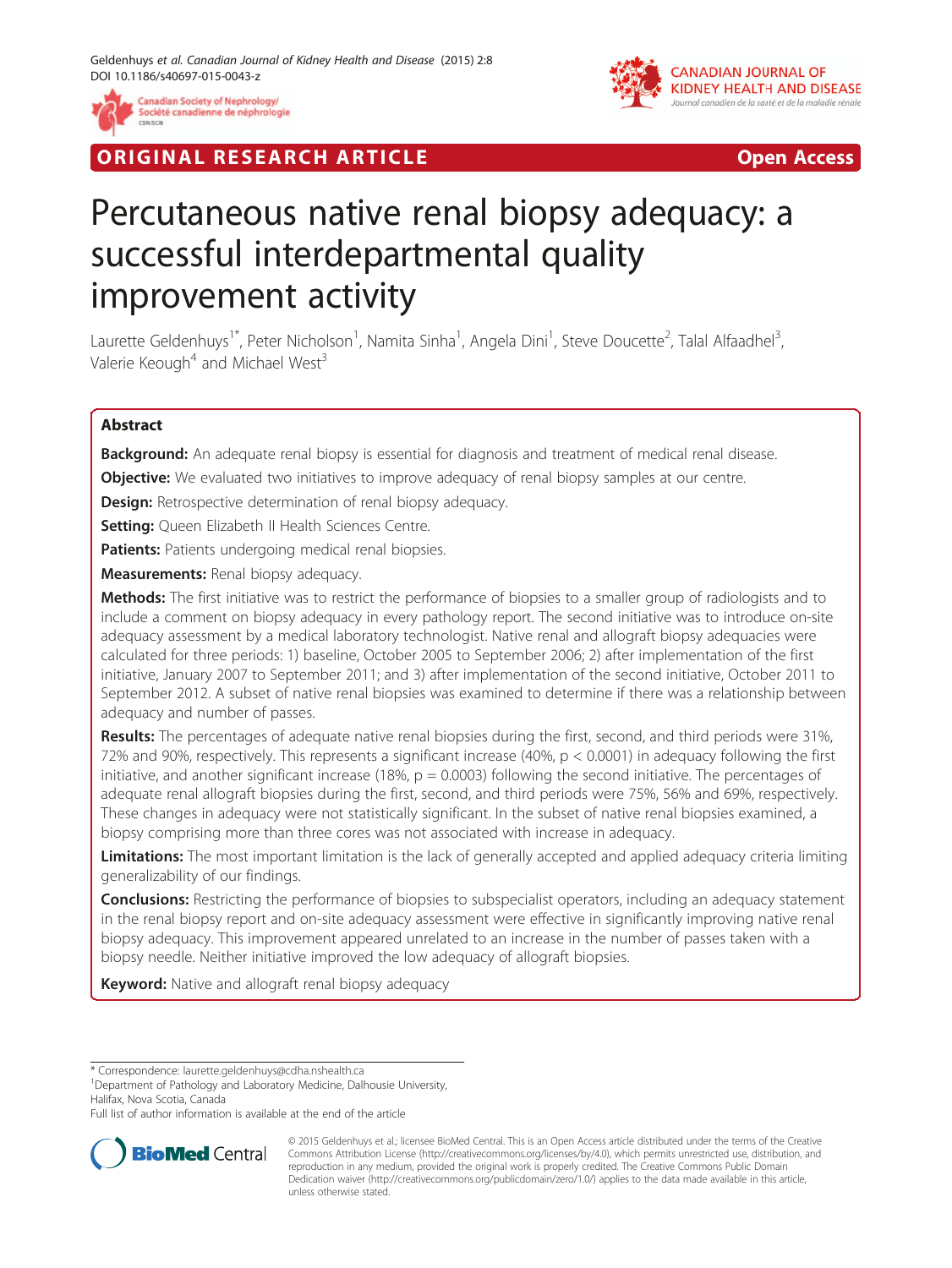# Abrégé

Contexte: L'importance que joue la biopsie percutanée dans le diagnostic et le traitement des maladies rénales est un fait bien connu. Un spécimen adéquat est nécessaire pour une interprétation correcte des résultats. La surveillance de la qualité de biopsie reste une pratique importante de contrôle de la qualité.

Objectif de l'étude: Deux initiatives visant une meilleure qualité des échantillons rénaux pour la biopsie ont été évaluées à notre centre.

Type d'étude: Détermination rétrospective de la qualité de la biopsie rénale.

**Contexte:** Le Queen Elizabeth II Health Sciences Centre.

Patients: Patients subissant des biopsies rénales.

Mesures: Qualité de la biopsie rénale.

Méthodes: La première initiative visait à restreindre la réalisation des biopsies à un petit groupe de radiologues et d'ajouter un commentaire sur la qualité de la biopsie dans chaque rapport de pathologie. La deuxième initiative visait à implanter l'évaluation de cette qualité sur place, par l'intermédiaire d'un technicien de laboratoire médical. La qualité des biopsies de reins natifs et d'allogreffes ont été calculées en trois temps : 1) mesure de référence: d'octobre 2005 à septembre 2006; 2) après l'implantation de la première initiative, de janvier 2007 à septembre 2011; 3) après l'implémentation de la deuxième initiative, d'octobre 2011 à septembre 2012. Un sous-ensemble de biopsies effectuées sur des reins natifs a été examiné afin de déterminer s'il existait un lien entre la qualité et le nombre de ponctions.

Résultats: Les pourcentages d'une qualité adéquate des biopsies de reins natifs des trois phases étaient de 31%, 72% et 90%, respectivement. On remarque des hausses de la qualité des biopsies importantes après la première initiative (40%, p < 0,0001) et après la deuxième (18%, p = 0,0003). Les pourcentages d'une qualité adéquate des biopsies d'allogreffes rénales des trois étapes étaient de 75%, 56% et 69%, respectivement; ces changements n'étaient pas statistiquement significatifs. Dans le sous-ensemble des biopsies de reins natifs, celles de plus de trois échantillons n'étaient pas associées avec une hausse de la qualité.

Limites de l'étude: Parmi les limites de l'étude, on compte les données lacunaires concernant : les complications postopératoires; l'analyse détaillée des caractéristiques des radiologistes avant et après la première intervention; certaines données permettant de mesurer l'effet de la deuxième intervention indépendamment de son lien avec la première intervention; un consensus sur les critères de la qualité des biopsies de reins natifs et d'allogreffes rénales à des fins de comparaisons entre les différentes institutions, et qui s'est répercuté sur la généralisabilité de nos résultats (provenant d'un seul centre) à d'autres établissements. Le manque de puissance statistique a limité la possibilité de détecter certaines différences entre les sous-groupes.

Conclusions: La restriction de la réalisation des biopsies par une sous-spécialité, l'ajout d'un commentaire sur la qualité de la biopsie rénale dans le rapport, et l'évaluation sur place de la qualité ont eu l'effet d'améliorer de façon significative la proportion de biopsies rénales natives avec une qualité adéquate. Cette amélioration ne semble pas liée à une hausse du nombre de ponctions faites avec une aiguille à biopsie. Aucune des initiatives n'a amélioré la basse qualité des biopsies d'allogreffes.

# What was known before

An adequate renal biopsy specimen is required for accurate interpretation.

# What this adds

Restricting the performance of biopsies to subspecialist operators, including an adequacy statement in the renal biopsy report and on-site adequacy assessment were effective in significantly improving native renal biopsy adequacy. The increase in adequacy was not related to an increase in number of passes with a biopsy needle to a statistically significant extent.

#### **Background**

The importance of the percutaneous biopsy in the diagnosis and treatment of renal diseases is wellestablished [\[1](#page-5-0)]. The renal biopsy procedure that yields clinically relevant information is a multidisciplinary task that depends upon close cooperation between nephrologists, radiologists, technologists and pathologists [[2\]](#page-5-0). An adequate specimen is required for accurate interpretation [\[3](#page-5-0)]. Inadequate specimens result in delays in diagnosis and treatment, and increased health-care costs in addition to the risk of a repeated biopsy procedure. Because of the impact on patient care, monitoring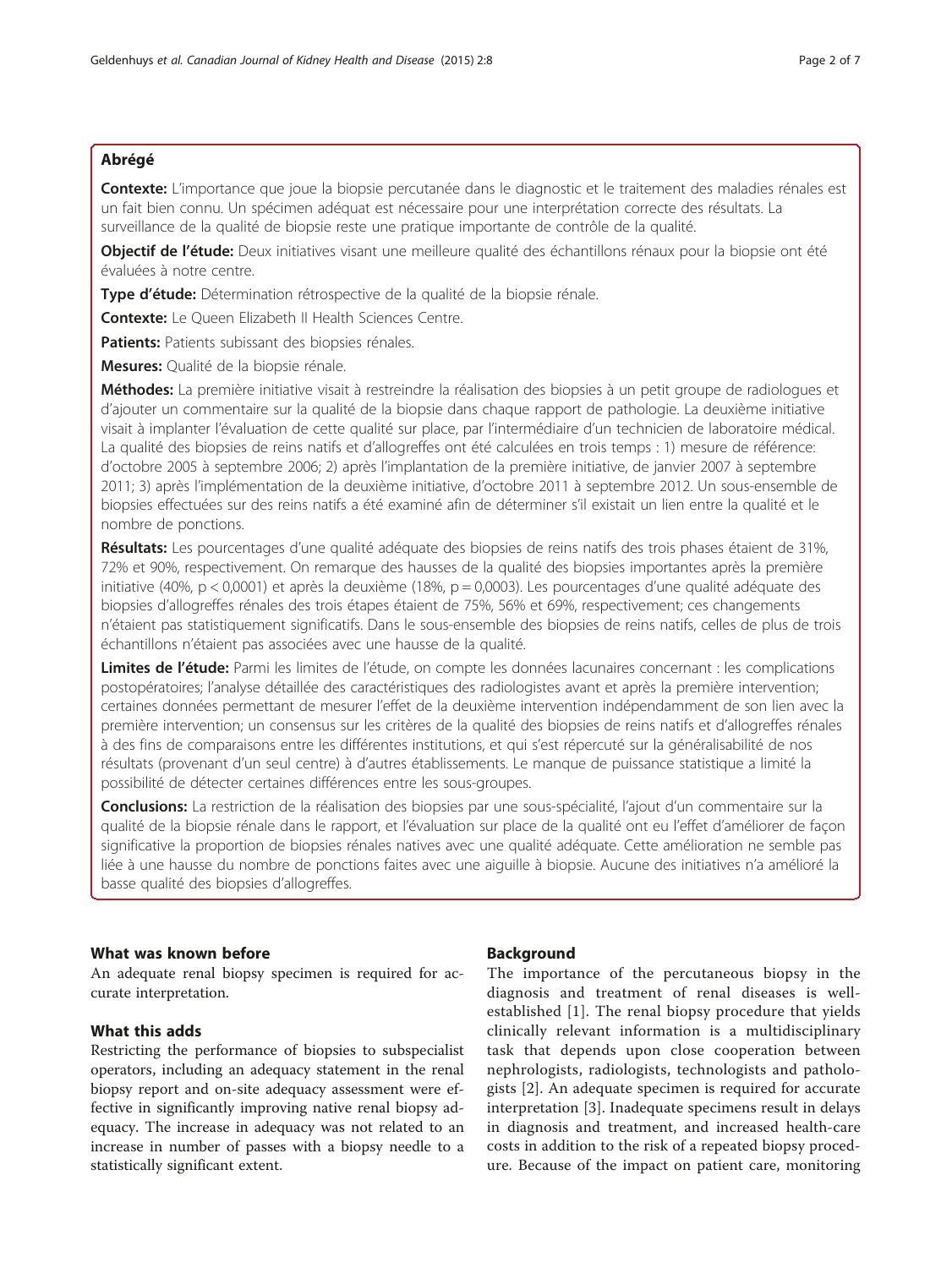of biopsy adequacy is an important quality assurance activity.

Historically, the definition of an adequate biopsy has been based upon either: 1) the opinion of the pathologist that there is sufficient tissue to make a diagnosis, or 2) fixed criteria based upon the number of glomeruli and vessels present in the specimen. In the case of allograft biopsies, the numerical criteria established in the Banff 97 guidelines have been generally accepted and applied [[4,5\]](#page-5-0). Despite the statistical demonstration of minimum glomerular counts needed to exclude and accurately stage focal renal disease [\[3,6\]](#page-5-0), no numerical adequacy criteria for native renal biopsies have found wide acceptance.

At our centre locally defined numerical criteria were applied as part of a clinical audit of renal biopsy adequacy. It was retrospectively determined that the percentage of adequate native renal biopsies for the period between October, 2005, and September, 2006, was 31%, which was much lower than adequacy reported in the literature. Specific reasons for this unusually low adequacy could not be identified, and even allowing for the difficulties of comparison caused by the lack of established adequacy criteria in the literature, the local adequacy was felt to be sufficiently low to require intervention. Over the course of six years, two separate initiatives to improve adequacy were implemented through the cooperation of members of the Departments of Pathology, Medicine and Diagnostic Radiology. This paper investigates whether these interventions, including restricting the performance of biopsies to subspecialist operators, provision of an adequacy statement in all renal biopsy reports and on-site adequacy assessments are effective in improving renal biopsy adequacy.

# Methods

#### Ethical approval

Ethical approval derives from the *a priori* approval granted by the Research Ethics Board of the Capital District Health Authority to the Division of Anatomical Pathology to use aggregate de-identified patient data for quality improvement purposes.

# Setting

The Queen Elizabeth II Health Sciences Centre is a university-affiliated referral centre with an active renal transplant program that performs an average of 90 transplants per year. The anatomical pathology laboratory processes and reports approximately 200 native renal biopsies and 100 renal allograft biopsies per year, a number that has remained fairly stable over the last few years.

## Participants

An analysis of adequacy for percutaneous renal biopsies performed at our centre was conducted using aggregate de-identified patient data. Biopsies performed at other centers and intraoperative biopsies were excluded from the analysis.

#### Interventions

The first intervention included:

- 1. Restriction of the performance of biopsies to a group of 11 radiologists from a group of approximately 20 radiologists with a subspecialty interest in this field of practice. No attempt was made to standardize biopsy technique among operators. All biopsies were performed with 16 gauge biopsy guns (C. R. Bard Inc., Murray Hill, New Jersey, USA) under real-time ultrasound guidance.
- 2. Provision of assessment of biopsy adequacy in every renal pathology report. Adequacy criteria for renal biopsies were locally defined through review of the literature, and discussion and consensus between the two renal pathologists who were practicing at the time that this was introduced. Two additional renal pathologists who participated in signing out renal biopsy reports during the course of the study also included the comment in their reports. It continues to be a standard statement in each renal biopsy report in our centre.

The second intervention was to have a medical laboratory technologist perform adequacy assessment on-site in the biopsy suite. The sample was examined under a dissecting microscope and the presence of glomeruli determined. If the sample was judged not to have glomeruli in any one of the cores for light, immunofluorescence or electron microscopy, then an additional core could be obtained. Three medical laboratory technologists were trained by pathologists assistants to identify glomeruli in renal biopsies examined under a dissecting microscope. The pathologists assistants had been trained previously by a renal pathologist. Any suboptimal or inadequate biopsies were discussed with the medical laboratory technologists after the renal biopsy report had been verified in an attempt to ascertain the reason why the particular renal biopsy was not adequate, such as a difficult procedure or patient factors.

# Definition of adequacy Native renal biopsies

1. Adequate biopsies contained at least ten glomeruli for light microscopy and at least one glomerulus each for immunofluorescence and electron microscopy.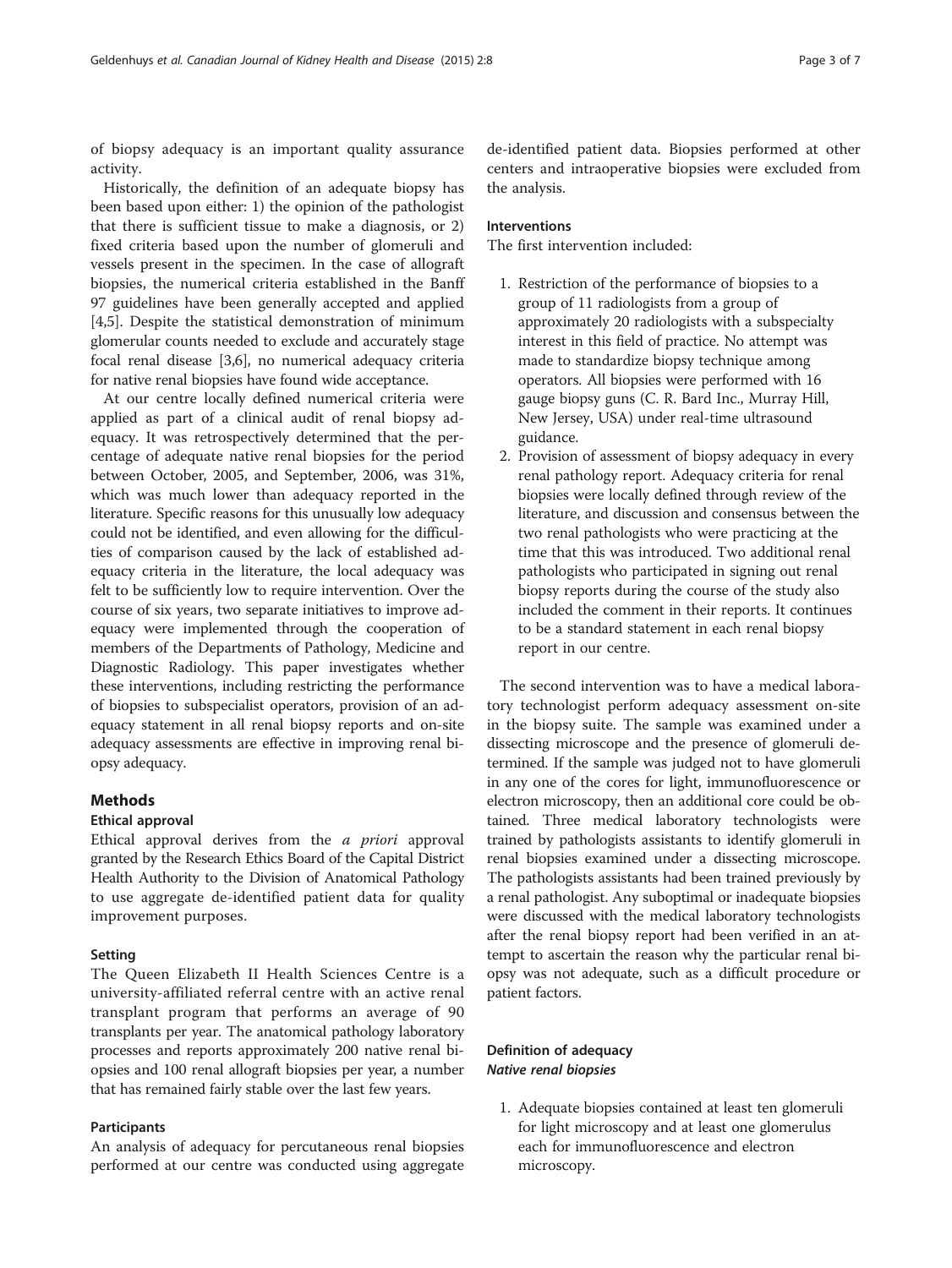- 2. Biopsies that did not meet these criteria but contained at least one glomerulus each for light, immunofluorescence and electron microscopy were classified as sub-optimal.
- 3. Biopsies that failed to meet the sub-optimal criteria were classified as inadequate.

#### Renal allograft biopsies

- 1. Adequate specimens contained ten or more glomeruli, two or more arteries, and at least one glomerulus each for immunofluorescence and electron microscopy.
- 2. Suboptimal specimens contained at least one glomerulus each for light, immunofluorescence and electron microscopy, and at least one artery, but did not meet the full adequacy criteria.
- 3. Allograft specimens that failed to meet the sub-optimal criteria were classified as inadequate.

### Data analysis

The percentages of adequate, suboptimal and inadequate native renal and allograft biopsies were calculated for three periods:

Period 1: Baseline, October 2005 to September 2006 (12 months). Adequacy was determined retrospectively by a renal pathologist reviewing the renal biopsy report and applying the numerical adequacy criteria. Period 2: After implementation of the first initiative, January 2007 to September 2011 (57 months). For renal biopsies from this period an adequacy statement was included in the renal biopsy report by the renal pathologist by applying the numerical adequacy criteria. Renal biopsy adequacy was monitored by auditing the adequacy statement in renal biopsy reports every three months.

Period 3: After implementation of the second initiative, October 2011 to September 2012 (12 months). Adequacy was determined as for period 2 above.

The differences in adequacy between periods were expressed as the change in percentage of adequacy in the period in question compared to the preceding period, i.e. period 2 compared to period 1, and period 3 compared to period 2, with 95% exact confidence intervals. The Fisher's exact test was applied to determine the statistical significance of the changes between periods. A two-tailed probability was used with an alpha level of 0.05 used to determine significance.

After analyzing our results, in order to evaluate the relationship between the interventions and the improvement in adequacy, we questioned whether potential improvement was contributed to by an increase in the number of passes taken with the biopsy gun during renal biopsy collection. Since the number of tissue cores submitted would approximate the number of passes, we examined a subset of the native renal biopsies comparing the number of cores recorded in the renal biopsy report with adequacy for three consecutive three month periods:

Subset period 1: Prior to implementing the interventions, July, August and September, 2006 Subset period 2: Between implementing the first and second sets of interventions, July, August and September, 2011 Subset period 3: After implementing the second set of interventions, July, August and September, 2012

The Fisher's exact test was applied to determine the statistical significance of the difference in proportions of biopsies with greater than three cores between adequate and suboptimal or inadequate biopsies in each subset period.

Statistical calculations were performed using SAS version 9.4 (Cary, North Carolina, USA).

# Results

A total of 663 native renal biopsies and 339 allograft renal biopsies were included in our study.

During periods 2 and 3 the number of radiologists decreased from approximately 20 during the first period, to 11.

All reports during periods 2 and 3 contained an adequacy statement.

All renal biopsies during period 3 were assessed on site for the presence of glomeruli by one of three medical laboratory technologists.

The percentages of adequate, suboptimal and inadequate native renal biopsies during all three periods are listed in Table [1](#page-4-0). The percentages of adequate biopsies for periods 1, 2 and 3 were 31%, 72% and 90%, respectively. This represents a significant increase (40%, 95% CI:  $31\% - 50\%$ ,  $p < 0.0001$ ) in adequacy following the first initiative, and another significant increase (18%, 95% CI: 8% – 29%, p = <0.0001) following the second initiative.

The percentages of adequate, suboptimal and inadequate allograft renal biopsies are listed in Table [2.](#page-4-0) The percentages of adequate biopsies for periods 1, 2 and 3 were 75%, 56% and 69%, respectively. This represents a decrease in adequacy that is not statistically significant (19%, 95% CI: 4% – 41%,  $p = 0.16$ ) following the first initiative, and an increase that is not statistically significant (13%, 95% CI: 2% – 28%,  $p = 0.11$ ) following the second initiative.

The subset of native renal biopsies analyzed for adequacy and number of cores comprised a total of 79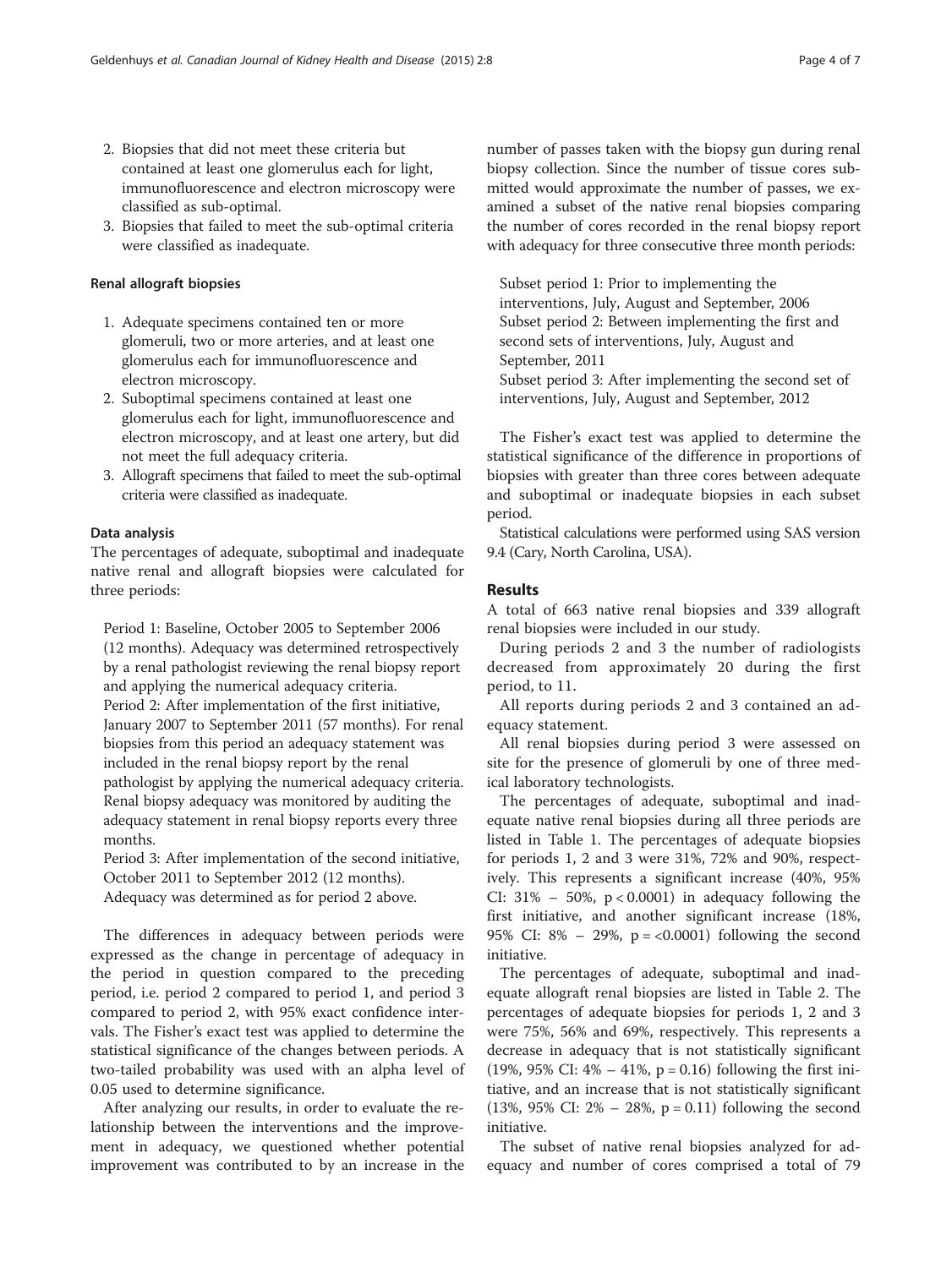| Period | Total biopsies (n) | Adeauate<br>biopsies (n,%) | Suboptimal<br>biopsies (n,%) | Inadequate<br>biopsies (n,%) | Difference in<br>adequacy $(%)^*$ | p value   |
|--------|--------------------|----------------------------|------------------------------|------------------------------|-----------------------------------|-----------|
|        | 27                 | 40 (31%)                   | 43 (34%)                     | 44 (35%)                     | <b>NA</b>                         | <b>NA</b> |
|        | 432                | 311 (72%)                  | 54 (13%)                     | 67 (16%)                     | $+40\%$ (31, 50)                  | < 0.0001  |
|        | 104                | 94 (90%)                   | 2 (2%)                       | 8(8%)                        | $+18\%$ (8, 29)                   | < 0.0001  |

<span id="page-4-0"></span>Table 1 Summary of adequacy assessment of native renal biopsies

\*Change of percentage of adequacy in the period in question compared to the preceding period, i.e. comparing period 2 to period 1, and comparing period 3 to period 2.

biopsies. Percentage of adequate biopsies by subset period; and number and percentage of adequate biopsies comprising more than three cores, compared to suboptimal and inadequate biopsies comprising more than three cores are listed in Table [3](#page-5-0). Percentages of adequate biopsies for subset periods 1, 2 and 3 were 37%, 81% and 95% respectively showing the same gradual increase in adequacy after each of the interventions as in the larger data set. Adequate biopsies were less likely than suboptimal or inadequate biopsies to comprise more than three cores during subset period 1, while the opposite was true in subset periods 2 and 3, suggesting that one factor in adequacy may be an increase in core number, but these trends were not statistically significant.

## **Discussion**

Our results show that restricting the performance of biopsies to subspecialist operators, including an adequacy statement in the renal biopsy report and on-site adequacy assessments were effective in significantly improving native renal biopsy adequacy. The combined effect of these two initiatives brought our centre's renal biopsy adequacy to within the range reported in the literature [[7-](#page-5-0)[10](#page-6-0)]. Neither initiative was seen to result in a significant difference in allograft biopsy adequacy.

Analysis of a subset of native renal biopsies showed a trend of a greater number of biopsies comprising more than three cores in the adequate group as opposed to the suboptimal and inadequate group after each set of interventions, but the trend was not statistically significant. Factors such as awareness by radiologists of the issue, reducing the number of radiologists performing the procedure, therefore increasing their experience, feedback on performance to the operator though the adequacy statement in the report, enhanced by the physical presence of the medical laboratory technologist during

the procedure may also play a role in improving renal biopsy adequacy.

One limitation of our study is that it did not assess the impact of the initiatives upon the incidence of postprocedure complications. Intuitively, one might expect that on-site adequacy assessment would increase the number of cores obtained at biopsy, and this in turn would result in an increase in complications. Manno et al. [\[11](#page-6-0)] observed no significant difference in complications in cases where a single tissue core was obtained compared to cases where multiple tissue cores were obtained in a prospective series of 417 biopsies. Patel et al. [[12](#page-6-0)] point out that no previously reported series has demonstrated an increase in complications associated with obtaining more than one tissue core at biopsy.

The full adequacy criteria in our study for both native renal and allograft biopsies are more stringent than those found in most studies [[2,4,5,7](#page-5-0)[-17](#page-6-0)]. This is especially true in the case of native renal biopsies where adequacy has traditionally meant sufficient material to render a diagnosis. Partly as a consequence of this more inclusive standard, published adequacy percentages are high, between 89 and 100% [\[7-](#page-5-0)[10](#page-6-0)]. However, there is support in the literature for the application of numerical criteria to native renal biopsies. The need for a minimum number of glomeruli to identify focal disease and to accurately classify disease activity has been demonstrated statistically [[3,6\]](#page-5-0). Electron microscopy and immunofluorescence are often necessary to make a correct diagnosis, and the cases in which they are not necessary cannot be reliably predicted [[2\]](#page-5-0). Consequently, we believe that our criteria are appropriate for assessing the diagnostic value of native renal biopsy specimens.

For allograft biopsies our adequacy percentages are within the range of those reported in the literature where the Banff 97/07 criteria were applied (55-95%)

Table 2 Summary of adequacy assessment of renal allograft biopsies

| Period | Total biopsies (n) | Adequate<br>biopsies (n,%) | Suboptimal<br>biopsies (n,%) | Inadequate<br>biopsies (n,%) | Difference in<br>adequacy $(\%)^*$ | p value   |  |
|--------|--------------------|----------------------------|------------------------------|------------------------------|------------------------------------|-----------|--|
|        | 20                 | 15 (75%)                   | 0 (0%)                       | 5(25%)                       | <b>NA</b>                          | <b>NA</b> |  |
|        | 270                | 152 (56%)                  | 81 (30%)                     | 37 (14%)                     | $-19\%$ (4, 41)                    | $= 0.16$  |  |
|        | 49                 | 34 (69%)                   | 9 (18%)                      | 6 (12%)                      | $+13\%$ (2, 28)                    | $= 0.11$  |  |

\*Change of percentage of adequacy in the period in question compared to the preceding period, i.e. comparing period 2 to period 1, and comparing period 3 to period 2.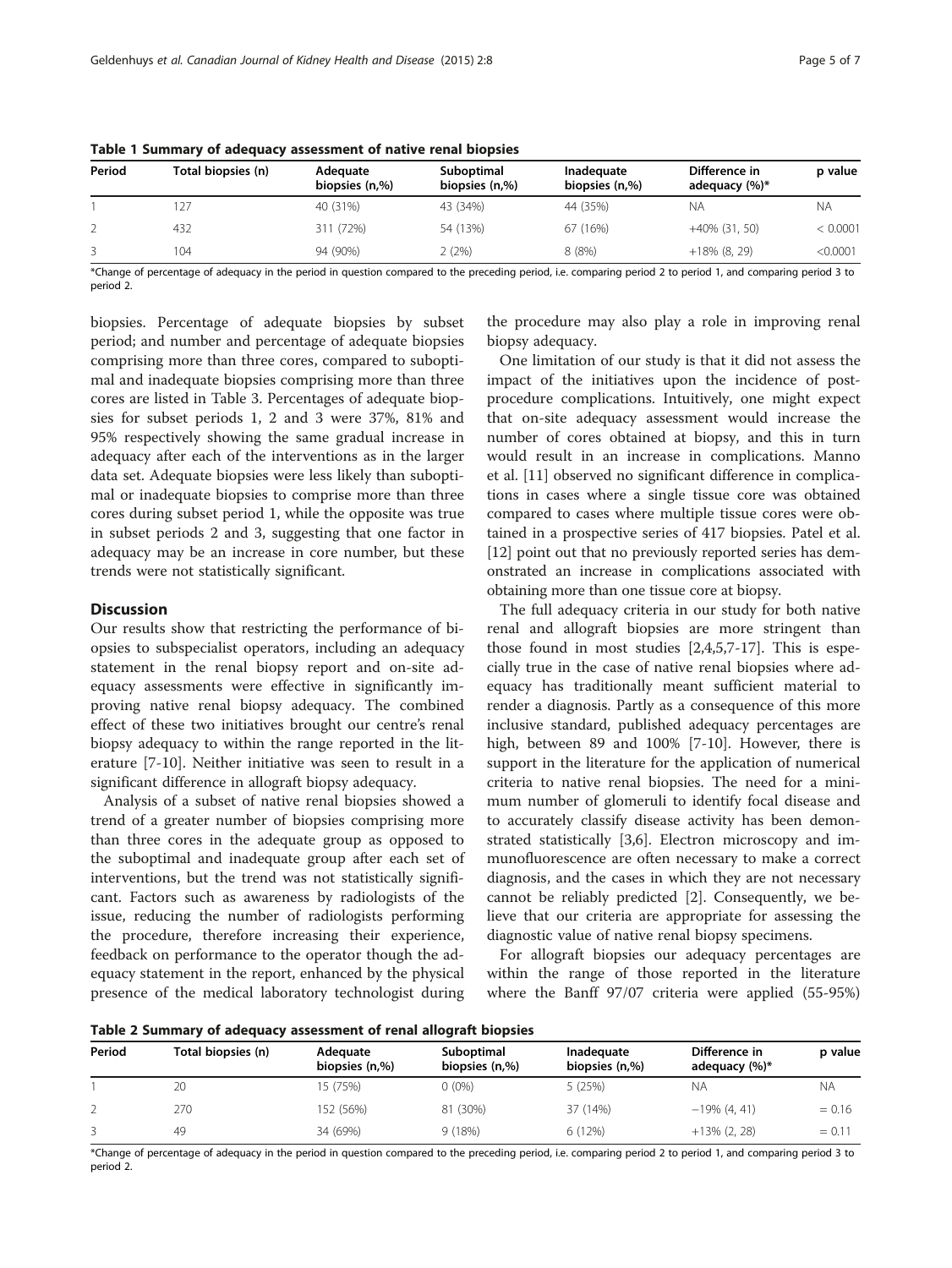| unee cores |                    |                        |                                                     |                                                                      |           |  |  |
|------------|--------------------|------------------------|-----------------------------------------------------|----------------------------------------------------------------------|-----------|--|--|
| Period     | Total biopsies (n) | Adequacy in subset (%) | Number (%) adequate biopsies<br>comprising cores >3 | Number (%) suboptimal and inadequate<br>biopsies comprising cores >3 | p- value* |  |  |
|            |                    | 37%                    | $3(30.0\%)$                                         | 10 (58.8%)                                                           | 0.10      |  |  |
|            |                    | 80%                    | 10 (40.0%)                                          | 2(33.3%)                                                             |           |  |  |
|            |                    | 95%                    | 7 (26.9%)                                           | $(16.6\%)$                                                           |           |  |  |

<span id="page-5-0"></span>Table 3 Summary of adequacy assessment of subset of native renal biopsies, comparing number and percentage of adequate biopsies comprising more than three cores, to suboptimal and inadequate biopsies comprising more than three cores

\*Comparing number and percentage adequate of biopsies comprising more than three cores, to suboptimal and inadequate biopsies comprising more than three cores.

[[12-17](#page-6-0)]. Even within this group of studies there is variation in the application of the Banff 97/07 adequacy criteria. Of note, the study with the highest reported adequacy used adequacy criteria of seven glomeruli and at least one artery, stating that the Banff 97 criteria stipulate that both adequate and suboptimal specimens indicate procedural success [\[12](#page-6-0)]. While this is true, we believe that stratification into fully adequate and suboptimal categories meaningfully reflects the diagnostic value of the specimen. Apart from these issues, the fact that both initiatives failed to significantly improve allograft biopsy adequacy is disappointing. We plan to investigate potential contributing factors as part of the ongoing quality improvement process for this important outcome.

#### **Limitations**

Limitations include lack of the following:

- 1. Data on post-procedure complications, discussed above
- 2. Detailed analysis of the characteristics of the radiologists before and after the first intervention
- 3. Generally accepted and applied adequacy criteria for native and allograft renal biopsies in the literature to compare data between institutions impacting the generalizability our findings from a single centre to other institutions
- 4. Data to measure the impact of the second intervention independent of the ongoing impact of the first
- 5. Power to detect several sub-group differences

# Conclusion

Restricting the performance of biopsies to subspecialist operators, provision of a renal biopsy adequacy statement and on-site adequacy assessment are effective in significantly improving native renal biopsy adequacy. None of these changes results in a significant improvement in allograft biopsy adequacy. Therefore, increasing awareness of radiologists regarding adequacy, developing a pool of expert radiologists performing the procedure, providing feedback on performance to the operator

through an adequacy statement in the report, and physical presence of the medical laboratory technologist during the procedure may improve native renal biopsy adequacy.

#### Competing interests

The authors declare that they have no competing interests.

#### Authors' contributions

LG participated in the implementation of the interventions and the data collection and analysis, and performed the revisions of the manuscript. PN performed the literature search and prepared the first version of the manuscript. NS and AD participated in the data collection and analysis of the portion of the study examining the relation between adequacy and number of cores. SD performed the statistical analysis. TA participated in the drafting of the first version of the manuscript. VK participated in the implementation of the interventions. MW participated in the implementation of the interventions and in revisions of the manuscript. All authors read and approved the final manuscript.

#### Author details

<sup>1</sup> Department of Pathology and Laboratory Medicine, Dalhousie University, Halifax, Nova Scotia, Canada. <sup>2</sup> Department of Community Health and Epidemiology, Dalhousie University, Halifax, Nova Scotia, Canada. <sup>3</sup>Department of Medicine, Dalhousie University, Halifax, Nova Scotia, Canada 4 Department of Diagnostic Imaging, Dalhousie University, Halifax, Nova Scotia, Canada.

#### Received: 19 May 2014 Accepted: 17 February 2015 Published online: 13 March 2015

#### References

- 1. Walker PD, Cavallo T, Bonsib SM. Practice guidelines for the renal biopsy. Mod Pathol. 2004;17:1555–63.
- 2. Amann K, Haas CS. What you should know about the work-up of a renal biopsy. Nephrol Dial Transplant. 2006;21:1157–61.
- 3. Corwin HL, Schwartz MM, Lewis EJ. The importance of sample size in the interpretation of the renal biopsy. Am J Nephrol. 1988;8:85–9.
- 4. Racusen LC, Solez K, Colvin RB, Bonsib SM, Castro MC, Cavallo T, et al. The Banff 97 working classification of renal allograft pathology. Kidney Int. 1999;55:713–23.
- 5. Solez K, Colvin RB, Racusen LC, Haas M, Sis B, Mengel M, et al. Banff 07 classification of renal allograft pathology: updates and future directions. Am J Transplant. 2008;8:753–60.
- 6. Wang HJ, Kjellstrand CM, Cockfield SM, Solez K. On the influence of sample size on the prognostic accuracy and reproducibility of renal transplant biopsy. Nephrol Dial Transplant. 1998;13:165–72.
- 7. Preda A, Van Dijk LC, Van Oostaijen JA, Pattynama PM. Complication rate and diagnostic yield of 515 consecutive ultrasound-guided biopsies of renal allografts and native kidneys using a 14-gauge biopty gun. Eur Radiol. 2003;13:527–30.
- 8. Bach D, Wirth C, Schott G, Hollenbeck M, Grabensee B. Percutaneous renal biopsy: three years of experience with the biopty gun in 761 cases–a survey of results and complications. Int Urol Nephrol. 1999;31:15–22.
- 9. Mendelssohn DC, Cole EH. Outcomes of percutaneous kidney biopsy, including those of solitary native kidneys. Am J Kidney Dis. 1995;26:580–5.